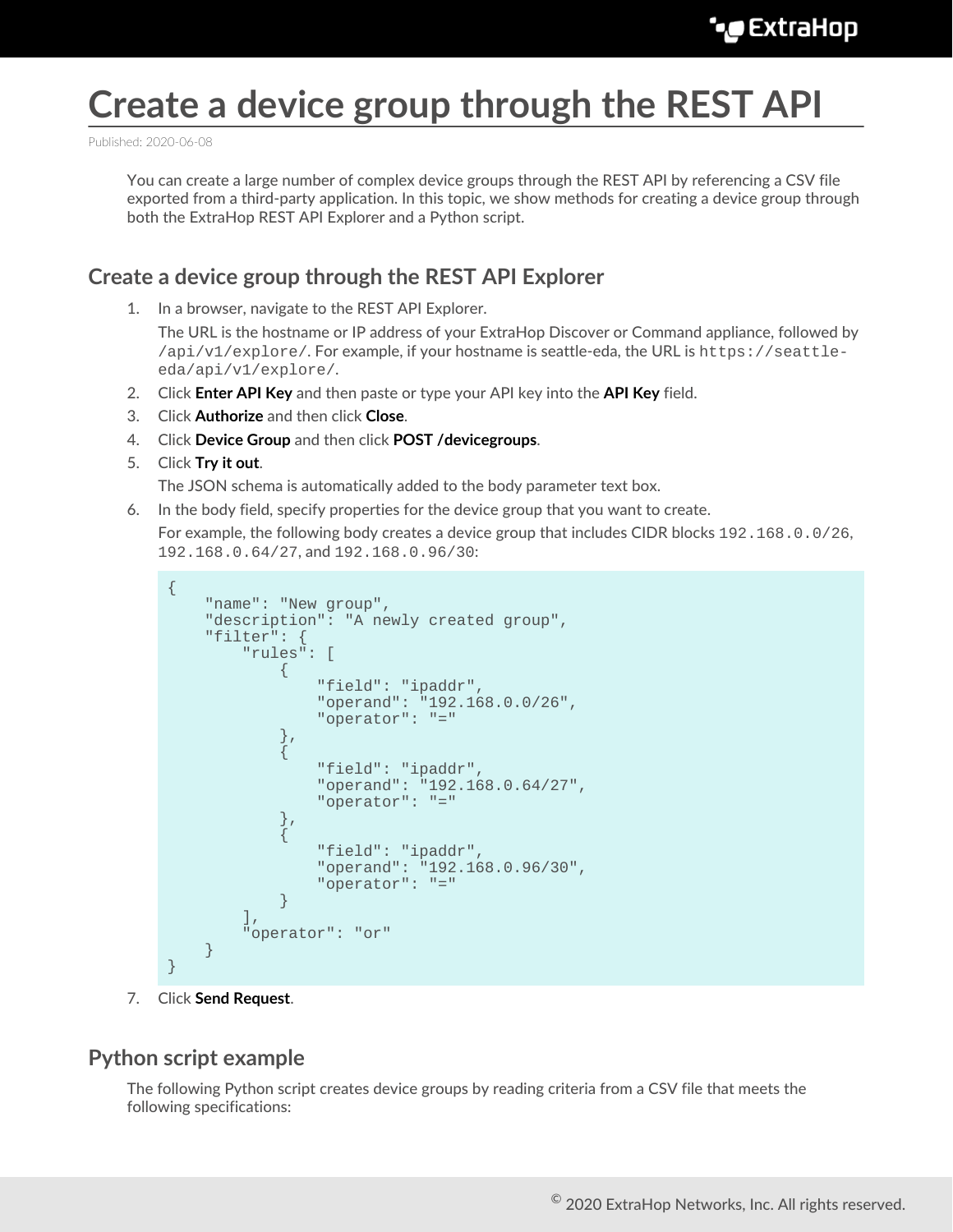- The CSV file must not contain a header row.
- Each row of the CSV file must contain the following three columns in the specified order:

Device group name **Description** Description **IP** address or CIDR block

• Each column after the first required three columns must specify an IP address or CIDR block for the device group.

The script includes the following configuration variables that you must replace with information from your environment:

- **HOST:** The IP address or hostname of the Discover appliance
- **API\_KEY:** The API key
- **CSV\_FILE:** The file that contains the list of device groups

```
#!/usr/bin/python3
import json
import requests
import csv
import os.path
HOST = 'extrahop.example.com'
API KEY = '123456789abcdefghijklmnop'
CSV_FILE = 'device_group_list.csv'
headers = {'Content-Type': 'application/json',
            'Accept': 'application/json',
           'Authorization': 'ExtraHop apikey=%s' % API_KEY}
def readCSV():
     devices = []
     with open(CSV_FILE, 'rt', encoding='ascii') as f:
        reader = csv.reader(f) for row in reader:
           device = \{\} device['name'] = row.pop(0)
             device['description'] = row.pop(0)
             rules = []
             for ip in row:
                 rules.append({
                     'field': 'ipaddr',
                      'operand': ip,
                      'operator': '='
                 })
             device['filter'] = {
                      'rules': rules,
                      'operator': 'or'
 }
             devices.append(device)
     return devices
def createDevice(device):
     url = HOST + '/api/v1/devicegroups'
     r = requests.post(url, headers=headers, data=json.dumps(device))
     if r.status_code != 201:
         print ("Could not create device: " + device['name'])
         print (r.status_code)
         print (r.json())
     else:
         print ("Created custom device: " + device['name'])
```